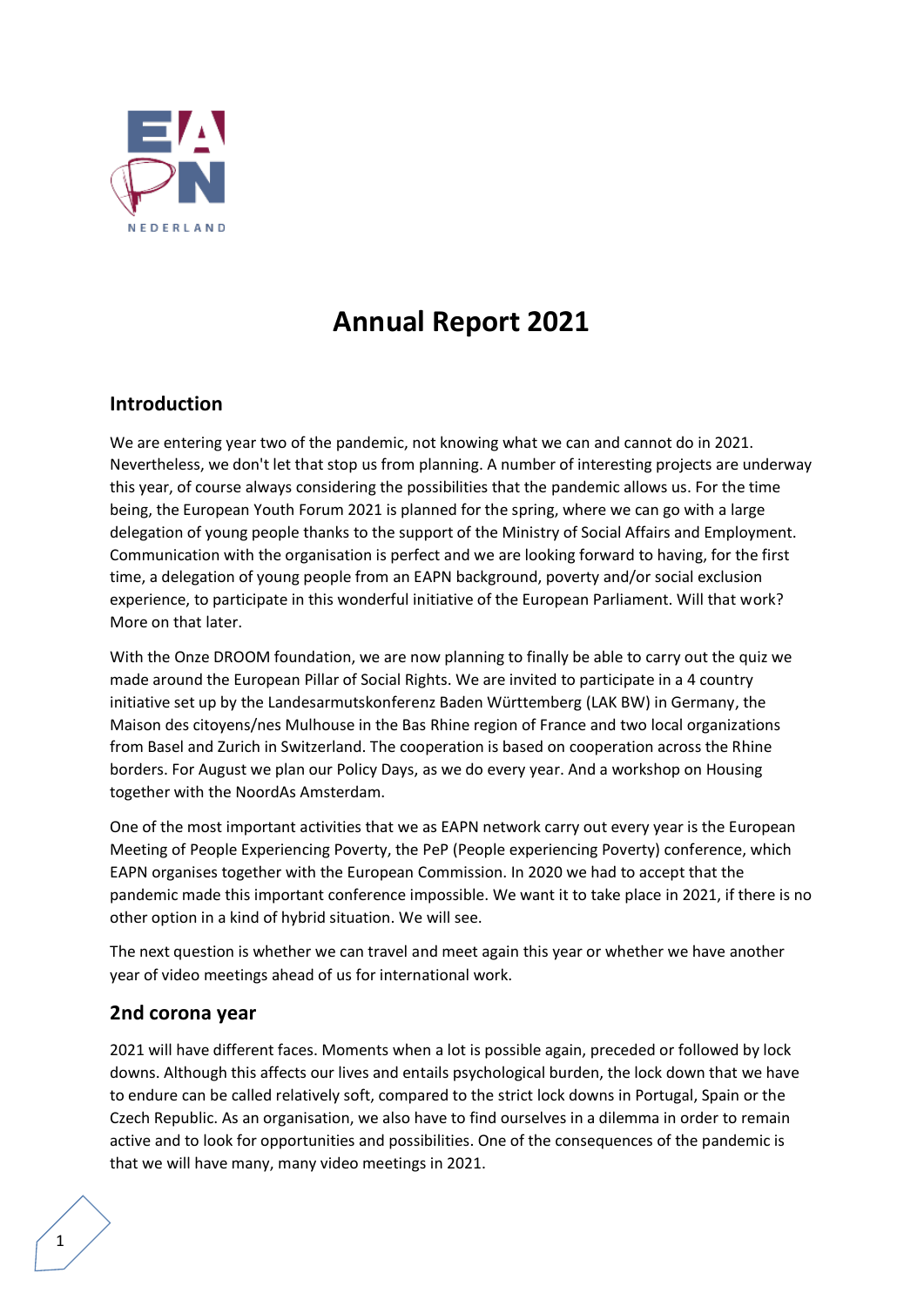That has good sides, because you have more opportunities to make a good contribution than you would during an international conference with 200 or 300 participants. . It has less good sides, because we cannot greet our colleagues and build together.

A video meeting is shorter and you don't have to travel, but you also can't have a coffee meeting, discuss business in the corridors or really bring the discussions to an end. There is always a need for a next meeting to properly discuss important decisions. What we are learning is that in the future we can take advantage of these new experiences because, in addition to the actual meetings, we can also quickly insert a video meeting, as an intermediate step or to make a decision. In this way, the pandemic will also bring something good.

### **EYE2021**

Everything starts with two emails that arrive almost simultaneously in 2019. One email from EAPN Europe and the other from the Permanent Representation of the European Parliament in the Netherlands. Both emails state that we can participate with a delegation in the European Youth Event (EYE) that will take place in May 2020 in the European Parliament in Strasbourg. Since we work together with organisations that guide and support homeless young people at a local level, the choice was made quickly. EAPN Netherlands (EAPN NL) wants to try to bring a delegation of these young people to the EYE 2020. Also because this group is never or will never be present at such a meeting. Funding is needed to do this, because an organisation like ours, which operates without any subsidy, cannot finance this itself. We report this to the two organisations that sent us the emails. Unfortunately, EAPN Europe quickly pulls out with the announcement that they also have no money to bear the costs. EuropaparlementNL reacts differently. They help us to contact with the organisation of EYE2020 and after some very pleasant conversations with them, it becomes clear that we can ask the European Parliament for sponsorship. With success, because we receive an official letter that our application has been granted. The problem with this, however, is that the funds allocated are insufficient to send a delegation to Strasbourg. We submit an application for financial support to the Ministry of Social Affairs and Employment. After consultation, it is forwarded to the Directorate responsible for Europe. We also find support here, so that the financing of a delegation is arranged. As a result, the sponsorship of the European Parliament will lapse. It is therefore appropriate to say thank you to all three supporters, because without them the story would have ended here.

After it is certain that we have covered the travel and accommodation costs, we enter into



discussions with organisations. Homeless young people, girls who are not always safe at home, Caribbean youth organisations, organisations of deaf young people and others are approached. Unfortunately, there is no success. Some organisations do not respond, others do not see it as something for their target group, something that we will encounter later. Still other young people do not dare and state that they would like to participate next time. It feels strange to have everything arranged and to have to experience that the young people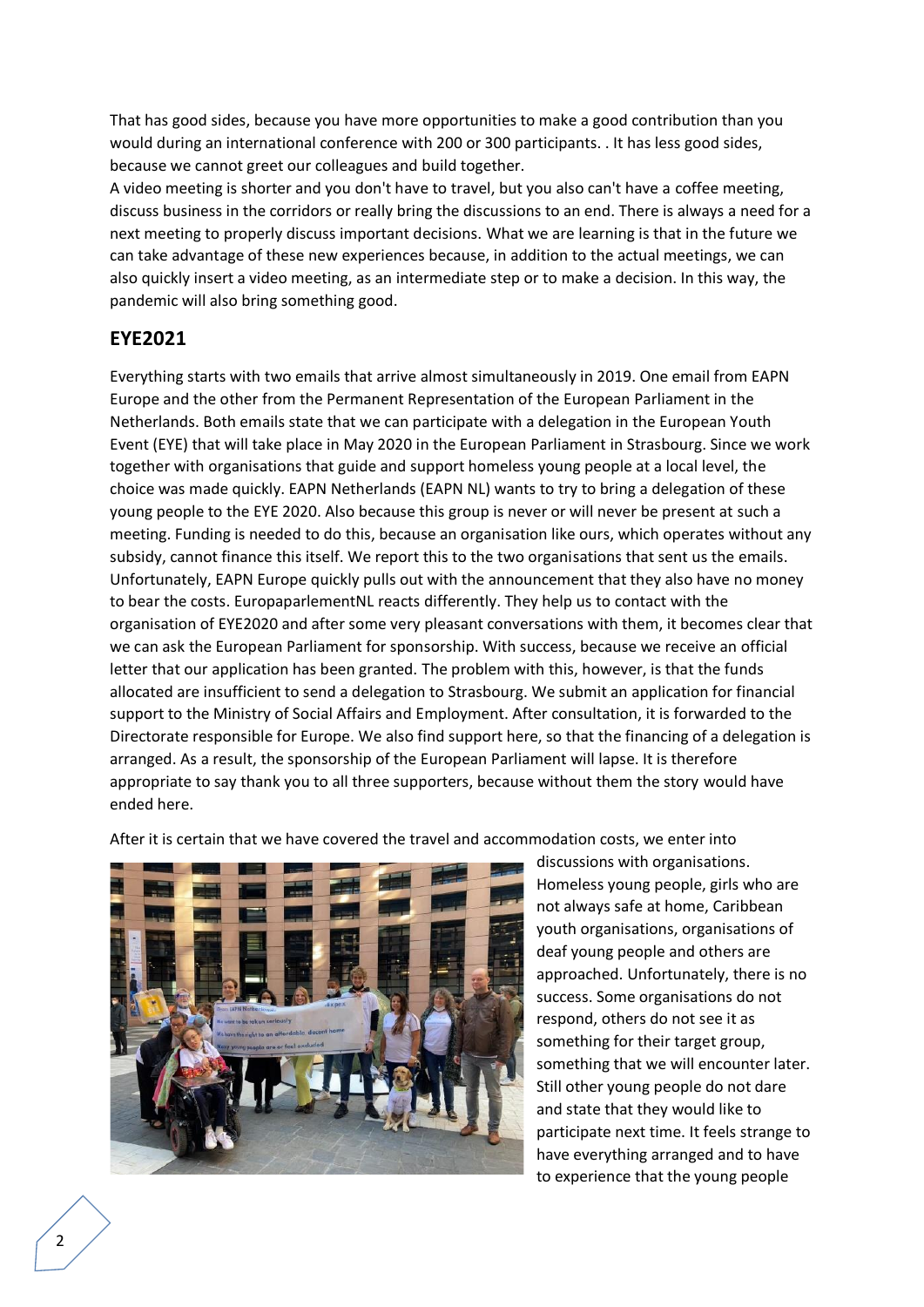drop out, with the exception of an organisation from Amsterdam. Oddly enough, we get a lot more time to set up the delegation than we could have imagined. The pandemic breaks loose and EYE2020 is postponed. First to November 2020, then to May 2021. Because we use the time well, a large delegation comes together. Yet here too the problem is coming again, because corona constantly changes and postpones everything, because EYE will not take place in May 2021 either. All so-called face-to-face activities in the European Parliament are banned. They are considering making it a video activity, but then decide to postpone it to October 2021. Young people are dropping out again, also because it appears that schools do not want to give them time off to participate. EYE happens during the exam week or it is felt that the young person in question cannot miss the internship. This extremely short-sighted policy causes the delegation to shrink again. It is unbelievable that schools deprive young people of this unique opportunity. Rather than cheering for young people to be able to participate and, after returning, let them tell about the EU, the European Parliament and EYE as such and thus have a great opportunity to create to pay attention to our Europe. Too bad for the young.

During this phase, contact is established with young people from ExPex. There is clear interest in



participating here. The vacant spaces are soon filled again and a delegation is formed that will participate in EYE2021. Unfortunately, and this is also important, it turns out that three young people are ultimately unable to come along. Two do not dare to take the hectic journey and one is unfortunately is admitted in a care facility. Despite everything, the large delegation that in the end is present at the European Youth Event 2021 in the European Parliament in Strasbourg, which will take place on 8 and 9 October, helped

shape the report. Their impressions, their photos can be found in the report. A large part of the delegation added their own story to that report.

Our delegation is easily recognizable during EYE because we all wear a t-shirt with the logos of EAPN NL and ExPex. On the banner and on the back of the t-shirt we have mentioned the three most important topics, as brought together by the young people during the preparation.



European elections<br>23 - 26 May 2019

thistimeimyoting.eu

#### Microsoft Word - [verslag EYE2021 \(eapnned.nl\)](http://eapnned.nl/assets/pdf/2021_verslag_european_youth_event_2021.pdf)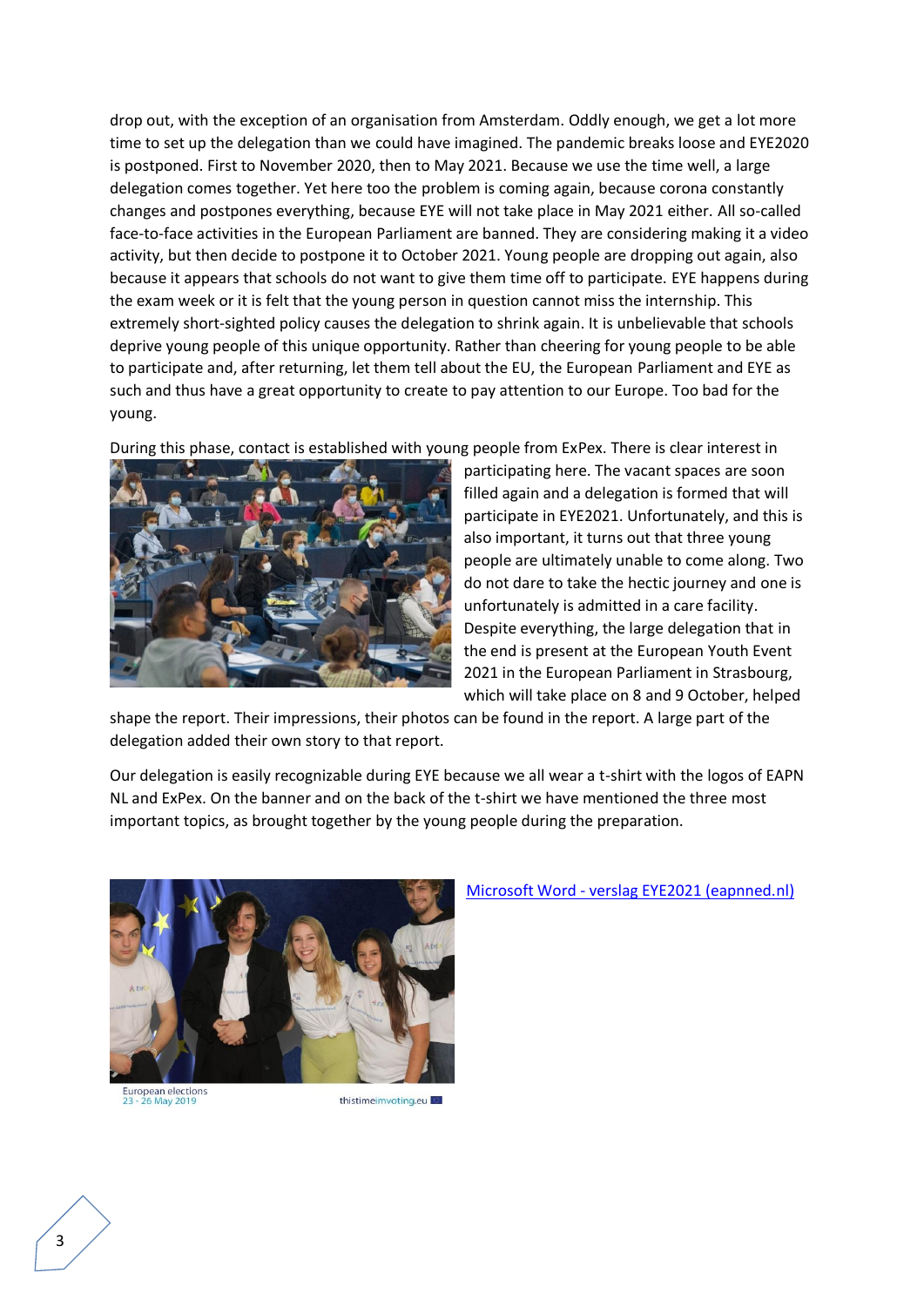# **PeP in Brummen**

Like many of our colleagues at EAPN, we were disappointed that the PeP conference 2020, the annual European Meeting of People Experiencing Poverty had to be cancelled. While everyone understands why, we hoped to the very end that this all-important European Summit of the Poor could be organised.

During our Policy Days, we ask ourselves questions such as:

• What if we are going to bring a delegation together and we have to tell them again that the meeting will not take place in 2021 either?

- What if they decide to meet digitally?
- Will some kind of hybrid meeting be possible?

We feel that many of the other networks and staff in Brussels are dealing with the same questions. So let us be very thankful that the 2021 conference took place, albeit in a different way.

A positive part of this year's conference is that we can bring together six participants in addition to the coordinator. Unfortunately, one of the participants becomes ill the day before the conference, so we have to arrange a replacement. In the end we started with a group of 7 people who work perfectly together, composed of young and old, working poor and experienced socially excluded, who all know what poverty and/and social exclusion means. We are guests at the Onze DROOM foundation in Brummen, where our colleague Sonja Leemkuil is chairperson. Everything is perfectly arranged and we are provided with good food, including a Syrian meal, provided by a Syrian lady. This gives an extra boost to the atmosphere that is already good. The group is great to work with, although the normal preparation was very difficult and unusual. Everyone regrets that we cannot really meet the colleagues in the working groups, but at the end we have a good feeling that everything our delegates wanted to say has been said.

Given the circumstances, we also have to deal with the fact that we cannot distribute our present that we share with the conference participants each year. The group finds it especially important to give such a gift in these difficult times. Also given the experience we have that the participants appreciate our small gifts. So the delegation decides to send a puzzle and well-known Dutch biscuits, stroopwafels, to all national coordinators. We hear from many colleagues that they appreciate this.



Since we were asked to improvise a visibility action, we are discussing this and the delegation believes that we should show 'the many faces of poverty'. Everyone helps to bring together the products for the promotion. We will post the action photo on Twitter, Instagram and Facebook.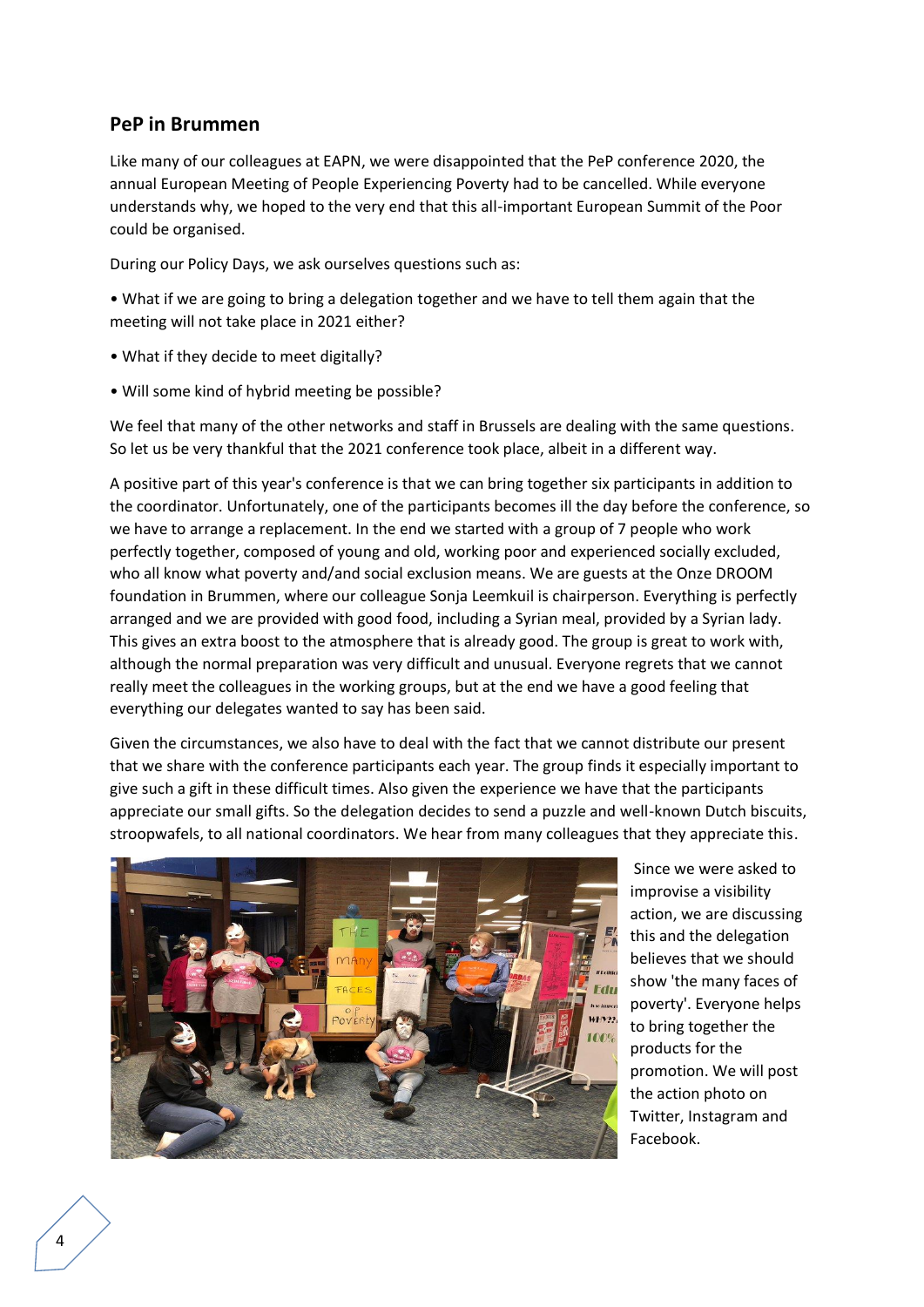# **Workshop Housing**

The NoordAS Noord-Amsterdam working group has been working on the housing problem for some time now. Prior to the elections for our Parliament, which will take place on March 17, they will make an election poster and newspaper that will be called "Te dHuur" (Too expensive to rent). "We vote for AFFORDABLE LIVING", is the slogan. Members of the working group also participate in the national demonstration in September.



This is about more than just getting a house, as the results of this workshop also show. It is about affordable living in a neighborhood where people are used to, where activities take place, where children can play and where people hang out together. Two other conditions that are mentioned as important are that the house is well maintained and that generations live together in the neighborhood. In fact, people do not want more than what we mean by enjoyment of living. Cohesion in a neighborhood where people live together and

where everyone lives happily. How do you achieve such a thing? What is needed for that? Who do we have to contact for that? These and other questions will be discussed during the workshop. The results will be used, among other things, for the preparations for the 2022 municipal elections. EAPN Netherlands will also disseminate and use them, such as during the conference "European Meeting of People Living in Poverty", which will take place in November.

Microsoft Word - [Verslag Workshop Huisvesting van 27 september 2021 \(eapnned.nl\)](http://eapnned.nl/assets/pdf/2021_verslag_workshop_huisvesting_wg_noordas_amsterdam.pdf)

# **Meeting point Almere**

A meeting will be held in Almere on 25 September, during which, in addition to getting acquainted with a new organisation for young people, ExPex, other themes will also be discussed. There is much to do about climate, poverty, housing, employment, minimum wages, minimum income and many related topics. What we also see is that the Covid-19 pandemic has changed the dichotomy, renewed it. Hardening of positions, listening to each other is not an option and everyone is right. In this situation, we are trying to address the all-important issues of poverty and social exclusion to keep them on the agenda. It is clear that we cannot do this alone. That we also need to think broader.

DOING NOTHING IS HARD **YOU NEVER KNOW WHEN** YOU'RE FINISHED.

And that the discussion about the Future of the EU is an important platform for this. As well as the European Youth Event 2021 and other occasions. Also think of the annual 'Poverty Summit' that EAPN organizes together with the European Commission in November.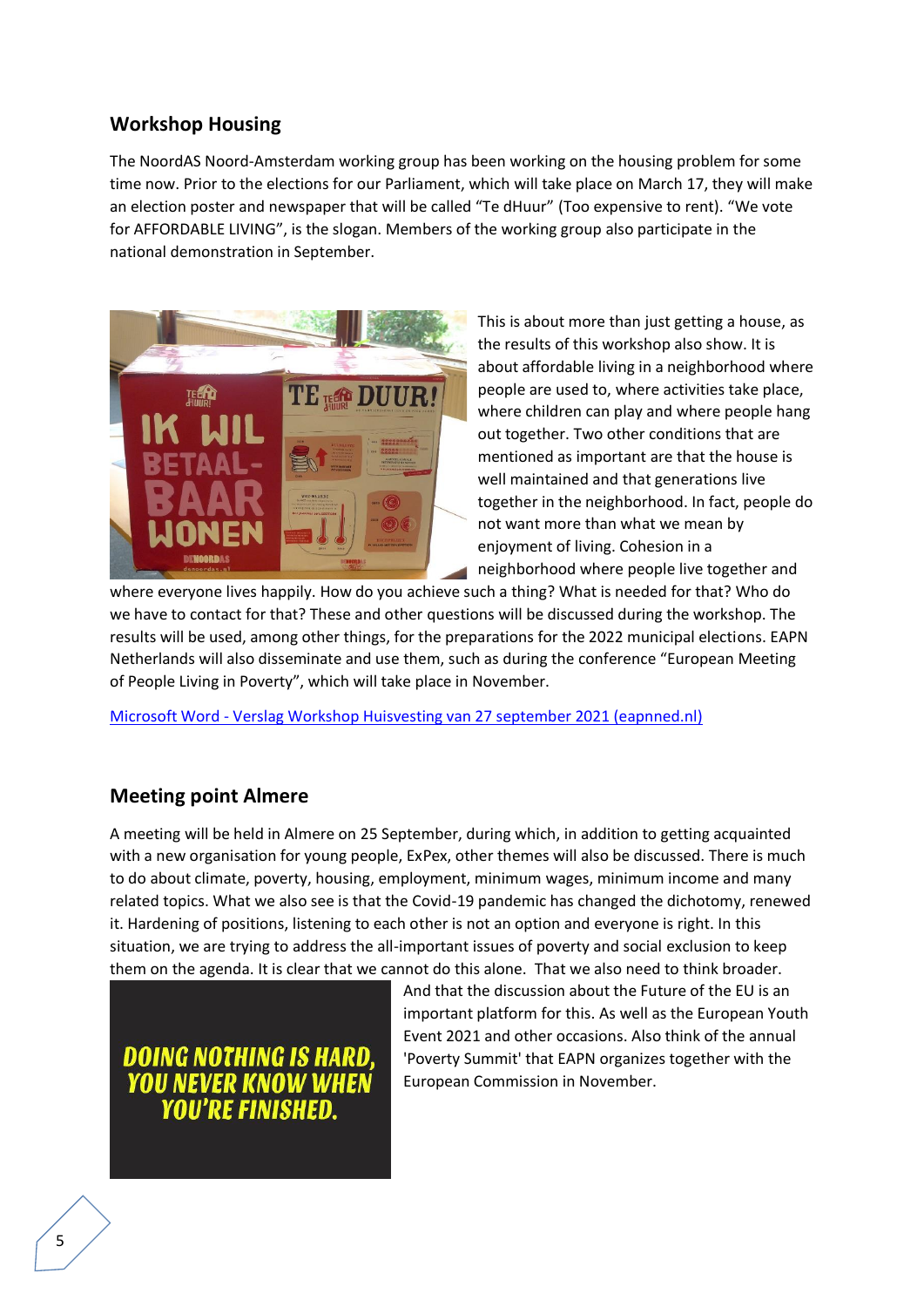# **Elections House of Representatives**

As we have been doing for a long time, we are also calling on people to vote this year. Our 'voting folder' is widely shared.

TO VOTE? There is certainly something to choose from! Do yourself justice and go vote!

[verkiezingsoproep\\_2021\\_tk.pdf \(eapnned.nl\)](http://eapnned.nl/assets/pdf/verkiezingsoproep_2021_tk.pdf)

# **Policy Days**

As we do every year, we are also organising a 3-day policy meeting this year. Days on which the central team discusses which priorities we want to establish in the coming year, also to see whether we can organise a workshop and/or other meetings about this. Of course we also look at what is expected of us at EU level, how we can meet this and who is in charge of what. As every year, we notice that there are insufficient financial resources to make great strides. Unfortunately, the Erasmus project initiated by us, in which organizations from the Czech Republic, Bulgaria, Germany and Spain want to participate, will not be accepted. We clearly feel that the evaluators lack knowledge about the world in which people live in poverty and exclusion. We infer this from the explanation where there is no room for that other world, but reasoning is based on the existing educational pattern. Having to build bridges that have broken down or were never even present is a different task than just putting together an extra teaching package.

# **Participation Act consultation with experts by experience**

A new project will start in 2021 in which Sterk Uit Armoede (www.sterkuitarmoede.nl) and EAPN NL are involved. The Ministry of Social Affairs and Employment is organising a Round Table Discussion on changes to the Participation Act (social assistance), in which 14 experts by experience participate. This collaboration between EAPN NL, Sterk uit Armoede and the Ministry gives the participants the opportunity to discuss what they think are omissions in the law, what needs to change and how, and to talk about how this law is being implemented. A very meaningful exchange of ideas and



experiences to support the Ministry in developing changes for the law, which we hope will be realized by 2022. The Participation Act was introduced in 2015 and also aims to support people, in particular the disabled, in finding a possible way out of social security.

However, this doesn't work well. Moreover, we see how the law pushes people further into poverty and exclusion. Time for a change. How? When? Who? are questions that are also asked.

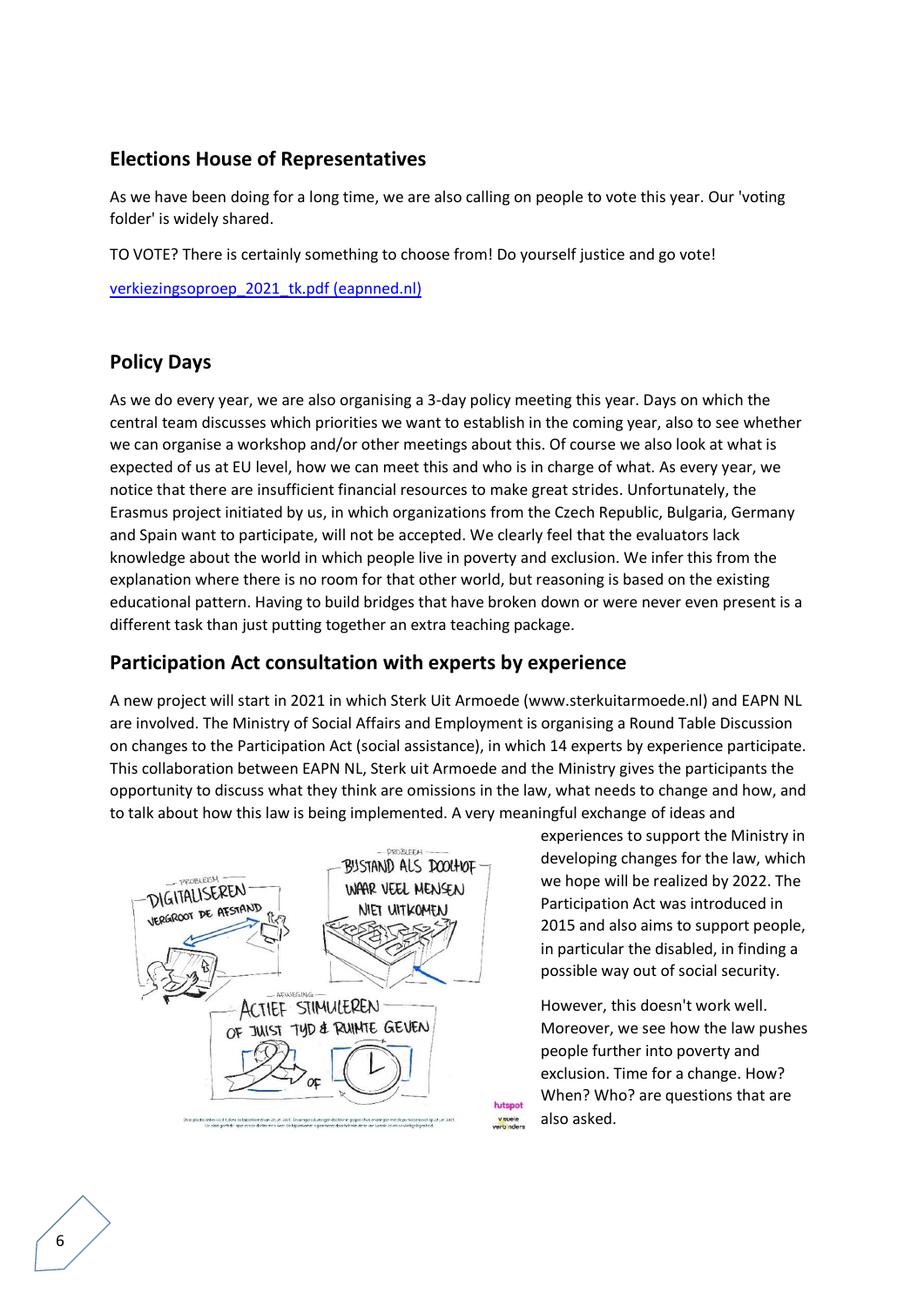14 experts by experience from all over the country and from different organisations and different backgrounds will be part of the consultation group. They are supported by the Sterk uit Armoede coordinator and the chairperson of EAPN NL. A new development that we hope to build on in the future. We see the creation of Round Tables in collaboration with the Ministry to discuss problems, bottlenecks and ideas for a change for the better as a great way to work together.

# **Recognition**

It can sometimes take a long time, but in the end you will still receive recognition for your efforts. In 2021 that will happen to Sonja Leemkuil, who has been active in and for EAPN Netherlands for a long time, but also active within the municipality of Brummen, as secretary of the Client Council, as a member of the Social Advisory Committee and as co-founder and chair of the Onze DROOM foundation. Sonja receives a ribbon on the recommendation of EAPN NL. Awarded by the mayor, taking into account the corona restrictions, she is appointed Knight in the Order of Orange Nassau. Well deserved!



# **G40 Poverty & Debt Working Group**

The year 2021 was a busy year for the G40, many themes were discussed. During the meeting on January 25, EAPN will be present together with Sterk uit Armoede. They talk about the contribution of experts by experience within the Debt and Poverty domain.

Meetings have been held within the G40 on early identification of people in debt. In particular, the term working poor comes to the fore. It is noted that it is difficult to find this group and to get them to the municipalities for help. Because there is shame, not finding the right way, or because there are simply no reports of people being in debts. Because without a report, the municipality cannot do anything.

7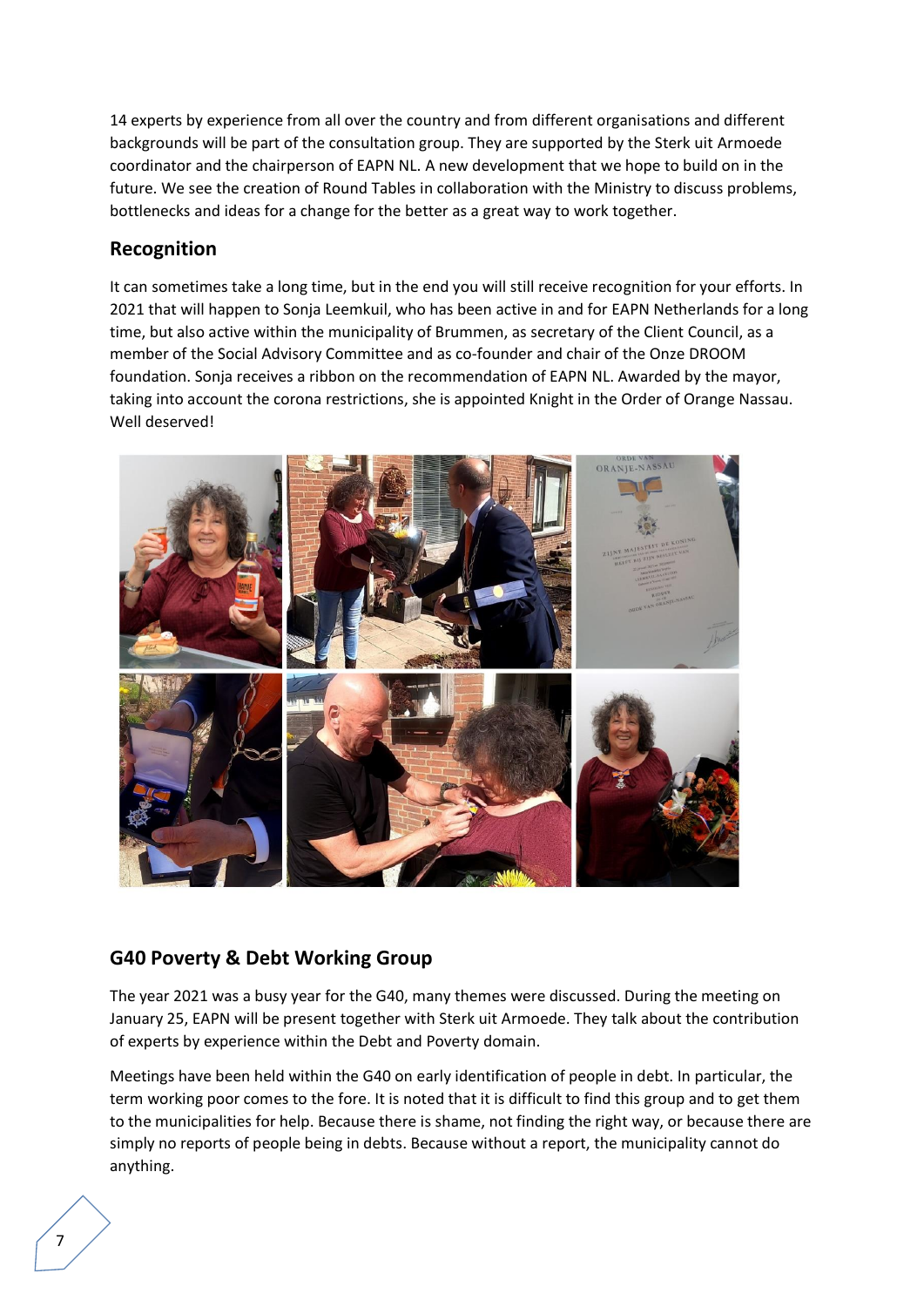There has been a lot of talk about protective regimes, in particular how do we keep the "care cowboys" away? Municipalities have been progressive in this regard to bring more control to the municipality. However, this is only possible if the local Court also cooperates. Better cooperation with social institutions and local municipalities is a way to exclude the "care cowboys", but it is not foolproof. The Municipality of Tilburg has started looking at exactly what care someone needs. Does someone need to be led, or is someone better off in a different trajectory. This alone saved the Municipality of Tilburg 1.5 million euros in special assistance. But it also protects people from unnecessary government. It is an unpleasant effect, however, that municipal officials were threatened by private administrators after these kinds of interventions.

Much has been done to assist entrepreneurs and employees affected by Covid-19. When these people were unable to generate income, the municipality assisted them. It is initially a challenge for municipalities to be able to reach entrepreneurs. Also because these people are ashamed to have to hold out their hands.

Or because they do not want to end up in the rules of the government, which are sometimes very unclear. In the end, the municipalities succeeded in getting the message out more and more that when you need help, there are possibilities.

EAPN has also contributed to how you can convey a message to entrepreneurs. That networking is key. Entrepreneurs won't queue to receive help, but if they know where to sign up. Make yourself visible to those who need it. Hand out your cards, get your message out.

# **Caravan of Hope**

In 2020 we started cooperation with the regional organizations from Germany, France and Switzerland. In 2021 we participated in a number of activities, including the Action Week of the Landeskonferenz Baden Württemberg, to which we contributed, and the 2-day meeting in Mulhouse Wittemberg and Les Voivres in the Vosges, where all kinds of projects were presented and discussed, we participate with three colleagues. Unfortunately, we received no financial support for the planned meeting in Arnhem, so that it could not take place. But delay is not adjustment. In close consultation, it will be decided by the end of the year to jointly submit a project application to the European Commission in 2022. The person responsible within our network starts writing a project together with a German colleague. It soon becomes clear that there is also interest from other countries. After good consultation, the collaborating organisations decide to invite the Czechs and Slovaks to participate in the project. At the end of the year, an artist will be asked to design a logo that we can use from 2022. In the first instance of the already cooperating countries.

# **EXCO**

2021 will be a hectic year and not just because of the pandemic. The wave that moves through the year means that plans have to be adjusted again and again. Simply because people can't travel or hotels don't accommodate large groups for meetings. So the number of video meetings is increasing. Also because we have to solve a few problems internally. The director indicates that he is leaving, as does the policy advisor who has not been hired for so long. That in itself would not be a problem, were it not for the fact that the other policy advisor has just retired and the third also wishes to leave in order to find another job. During the year we will be working on the new 5-year agreement with the European Commission and, of course, the adapted work plan for 2022. Despite the many changes and tasks, a number of things have been achieved. Video conferences are crowded.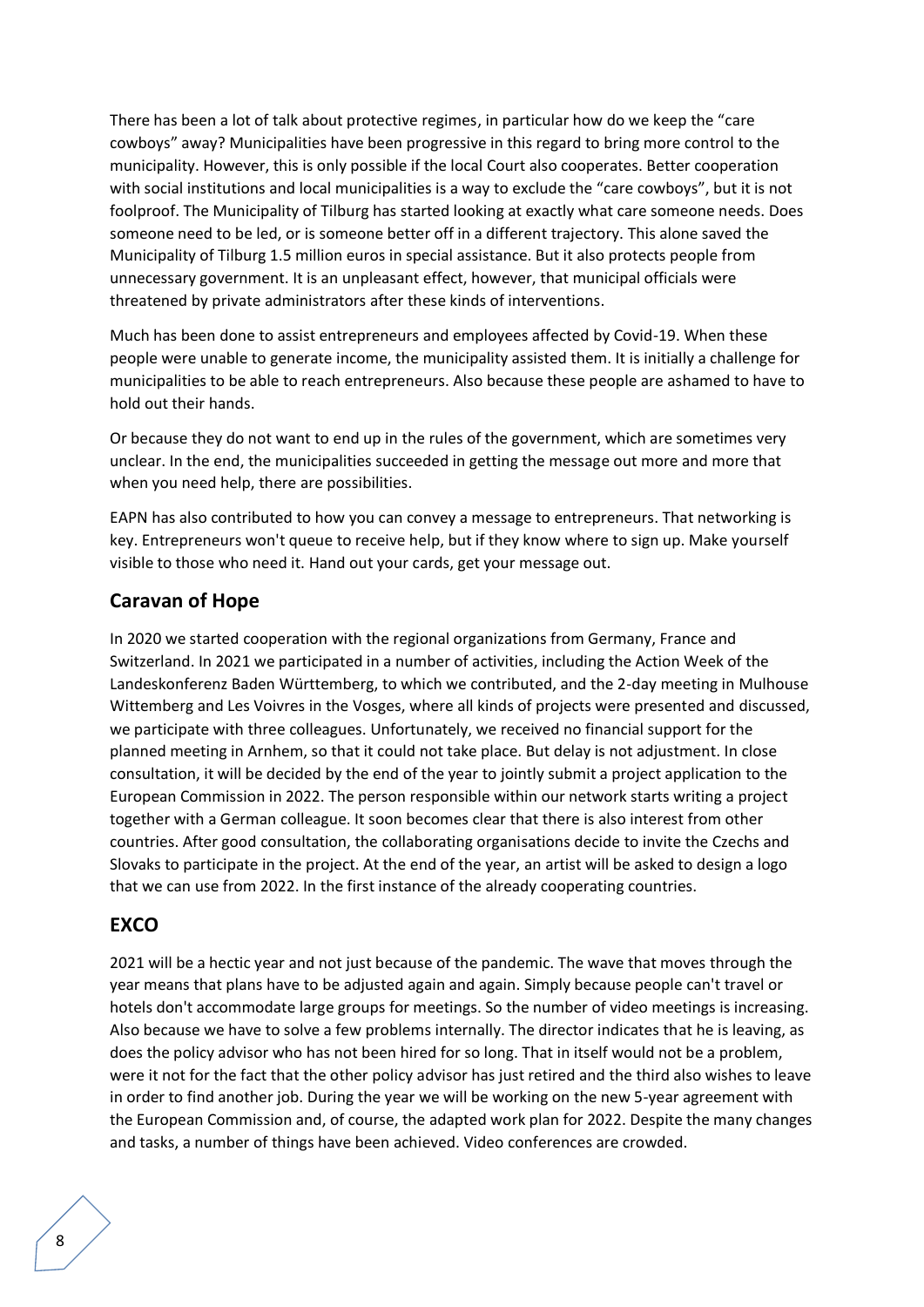Our participation in videoconferencing in the context of 'The Future of Europe' and the European Pillar of Social Rights is highly rewarding and the Participation Guidelines that the COMM'ON group is developing are very much appreciated. Governance has become more of a video participation since 2020. That is fine in itself that we have that resource, but at the same time we experience that you spend much more time on topics. This also has to do with the fact that you are not sitting together and you cannot coordinate with your colleague next to you or use the corridors for consultation. Despite all the limitations, we still see another good year pass and we enter 2022 in good spirits and with the best intentions.

### **EU ISG**

In 2021, covid-19 and its consequences for people affected by poverty and social exclusion will continue to be high on the agenda of the Inclusion and Strategy group (ISG), a body within EAPN Europe in which all countries and organizations of EAPN are represented. and in which EU strategies are followed and, where necessary, provided with responses and other solutions, to combat poverty and social exclusion and, above all, to keep them on the EU's agenda. Three members from EAPN Netherlands participate in the ISG who alternately attend meetings. Due to the pandemic, all meetings, which take place approximately once every 6 weeks, with the exception of the holiday periods, have been online in 2021. In 2020, a major study was launched into the consequences of Covid-19 measures for people affected by poverty and social exclusion. The results were presented at a successful conference in January 2021. An annual work program is being drawn up within the ISG and task forces can be set up, a small working group with expertise in a certain area, which shares knowledge with others in the organisation and beyond, such as women's rights , social innovation or migration. In addition, last year the ISG paid attention to the poverty monitor (Poverty Watch). The poverty monitor Netherlands is written annually by EAPN Netherlands and shared with colleagues from other countries and organisations, so that everyone is aware of the situation in different countries. In addition, the Green Deal and the minimum income were discussed within the ISG meetings. The ISG also considers it of great importance that the voice of the people being discussed is heard and that they are involved in the development of policy. The delegates from EAPN Netherlands are all experience experts on poverty and social exclusion and involve their experience in the input they provide.

### **Working Yet Poor**

As EAPN NL, we are one of the four EAPN networks that participate in the Horizon project Working Yet Poor, which is led by the University of Luxembourg (city) and in which Erasmus University and the universities of Tilburg and Utrecht participate in our country.

As part of the project, together with the three universities, we are organizing a Round Table and a conference. Both unfortunately cannot take place live, but will be organized via video. During the Round Table, 7 working poor people will have their say, each of whom will tell their story and what they encountered. Four groups have been established within the project and we have invited people for each group. The Round Table is a success. The conference will be a hybrid meeting, in which a number of people sit in a created studio in Breda at a law firm and the others participate via video call. EAPN NL has invited two Members of the European Parliament to participate. From the CDA party, that is Jeroen Lenaers and from Groen Links Kim van Sparrentak. In addition, we also give two working poor the opportunity to tell their story. The chairman, Prof. Ruben van Houweling from Erasmus and Prof. Meike Houwerzijl from Tilburg University, together with Dr. Nuna Zekić, also from Tilburg University, and the project leader of the EAPN NL part, the studio delegation and Dr. Marion Evers of Utrecht University explains the first results of the project in the Netherlands.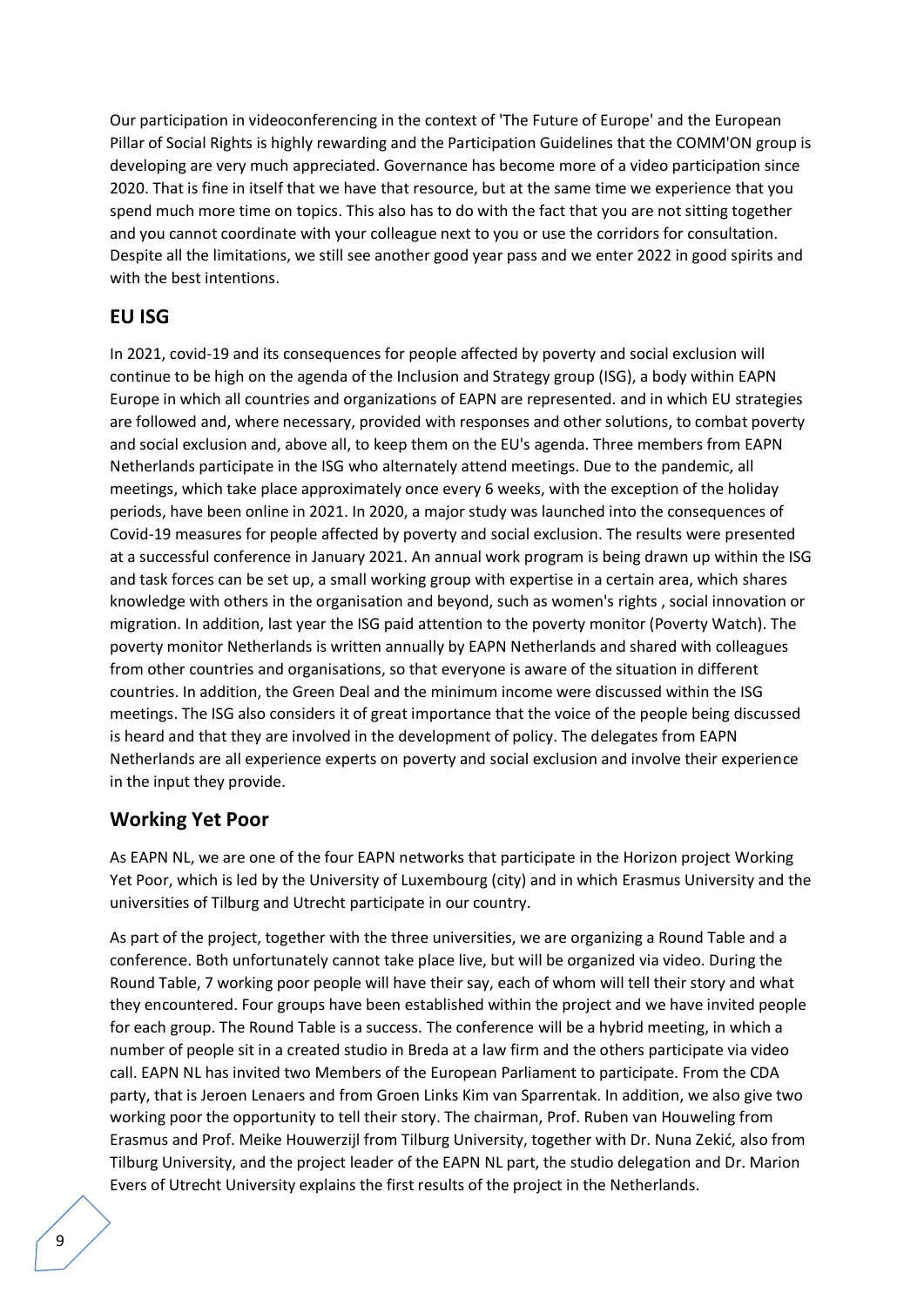Both times are a success because the cooperation between the four organizations is going well. This can also be seen in the fact that EAPN NL is invited to report on the project at the LabourLawUnited conference, organized by the Employment Lawyers Association, the Employment Law Association and Levenbach. This conference will take place in Maarssen in February.

#### Working Yet Poor – [WYP Official Website](https://workingyetpoor.eu/)

# **Financial Transaction Tax**

On behalf of EAPN Europe, the representative of EAPN NL in the EXCO participates in a worldwide working group to promote the introduction of a financial transaction tax. The aim is to implement this tax on all stock exchange actions, with an exception being made for pension funds. In itself this is a small percentage, namely 0.1% per transaction, but when implemented it will yield an estimated amount of €50 to 60 billion per year for the EU. Initially, Germany is a proponent. That changes when the FDP, the liberals, take their place in the new government. France is also in favor, also because the country, like Sweden, already has this tax. However, some disagreements arise over the nature of the tax, with France not wanting to go beyond what they already have. During Portugal's EU presidency in the first half of 2021, the Portuguese government will put a proposal on the table. Unfortunately, there is not enough enthusiasm for this at the moment. Despite the good contacts of the organisations within the working group with various governments, including Portugal and the plea made by the Secretary-General on behalf of the European trade unions in his speech at the Portuguese EU summit. However, we will not let that stop us from continuing to fight for the introduction of such a tax. That is why we are asking economists to co-sign a letter that we will submit to the G20 summit of finance ministers. In the Netherlands, one economist appears to be willing to co-sign. In total, the number grows to around 200.

The EU agenda shows that our work does indeed work, in which the introduction of this form of tax is planned for the year 2026. What it will look like is not yet known and can therefore be influenced. What we also see is that the EU and the US are looking at each other. Who does what? In the US, a proposal for introduction seems possible, partly because Senator Sanders chairs the committee that deals with this. However, due to the obstruction of the Biden administration's proposals by Republicans, this is constantly being shifted and we have to wait and see what turns out to be possible in 2022.

#### [PM.Costa.TU.CSO.FTT.letter.6.5.21\[22209\].pdf \(eapnned.nl\)](http://eapnned.nl/assets/pdf/2021_letter_to_porto_summit.pdf)

# **Poverty Watch**

Our Poverty Watch has as its largest share the important report of the Borstlap committee. In "Which country do we want to work in", attention is paid to the way in which privatisation and neoliberal policies have changed the labor market. An enormous group of working poor and an almost as large group of self-employed people are now part of the labor army. Often people who have or cannot make any other choice. At a time when, around the pandemic, it is repeated time and again how important professions are without which the country cannot function, the population is also becoming acquainted with the income of these so valuable employees and employees. That is around the minimum wage and you see often self-employed even below that. We also learn that the legal minimum wage that the Netherlands has had since 1971 is far too low and is even below the European poverty line.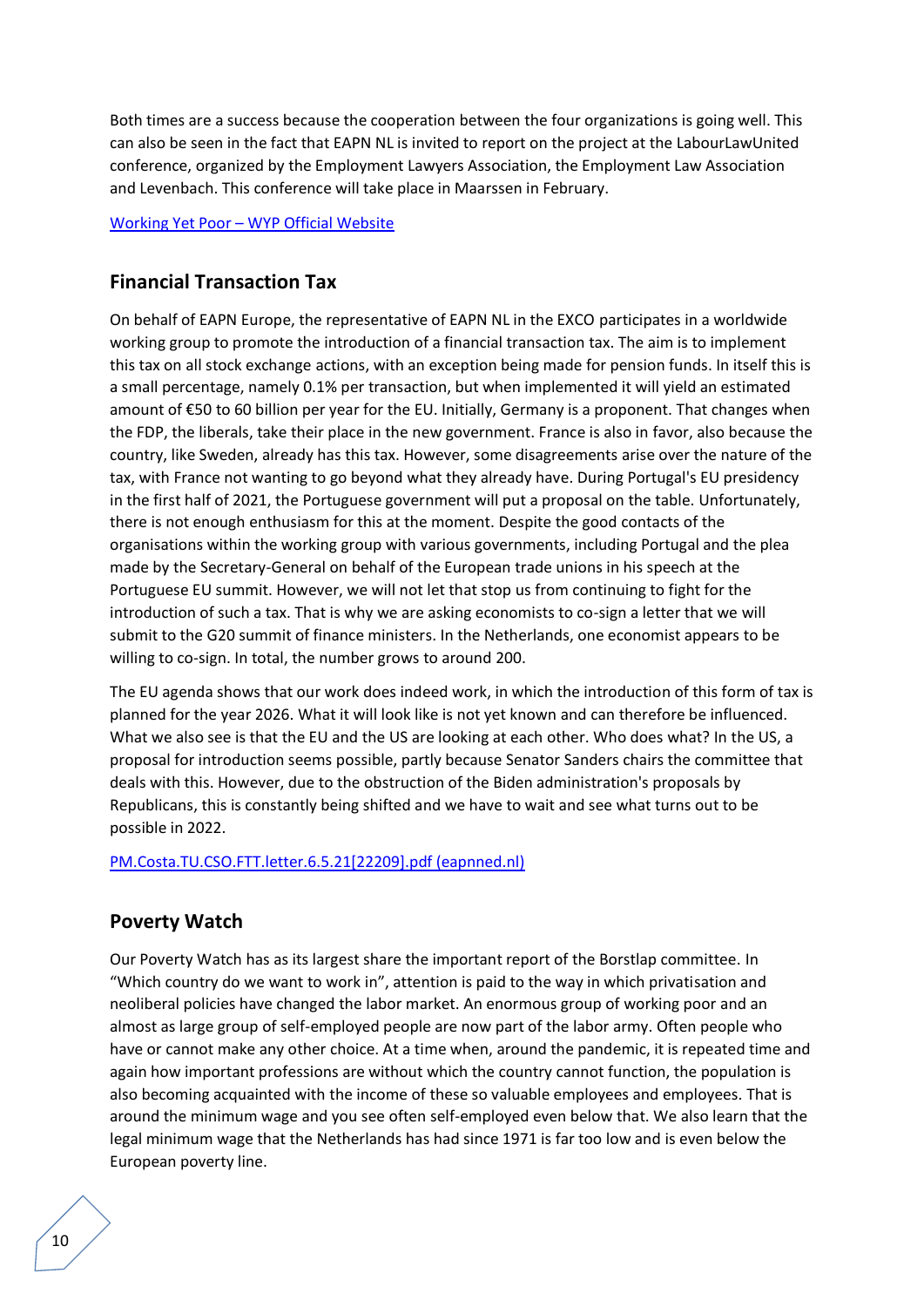The commission Bortslap therefore concludes, as the Social and Cultural Planning Office had already shown us, that the minimum wage must be increased by 10%, while retaining all links, including Social Assistance, Disable Peoples Act and the State Pension. During a European (video) conference, the Director-General of DG V, Social Affairs and Employment, Joost Korte, informed us that this, as he calls it, interesting report is also on his desk. This means that it is also known and taken into account by the European Commission. The Poverty Watches made by almost every national network of EAPN are used for a major European EAPN conference and published on the EAPN Europe website, so that they are accessible to everyone. Of course they also end up with the European Commission. Important because they are working on a proposal to introduce a statutory minimum wage in all EU Member States and because, in collaboration with others such as the European Minimum Income Network (EMIN), we are lobbying the EU for a legal minimum income in all Member States . 2022 will be an important year for this, as both topics are on the EU's agenda.

#### Microsoft Word - [Poverty Watch 2021engels \(eapn.eu\)](https://www.eapn.eu/wp-content/uploads/2022/03/eapn-Poverty-Watch-2021-Engels-5385.pdf)

# **Seminars and conferences**

As usual we participate in various seminars and conferences, in this case they are video meetings.

- The Poverty Watch 2020 will be presented at a conference on January 29 by EAPN Europe.
- On March 22 there will be the Action Plan European Social Pillar conference.
- On April 15, EAPN Spain is organizing a conference on social justice.
- The Fund for European Aid (FEAD) conference will take place on 29 and 30 April.

• The EU Social Summit will take place in Porto on 12 May, under the auspices of Portugal, the EU President in the first half of 2021.

- There will be a Seminar on the European Social Funds on 12 June.
- The annual EAPN Europe Policy conference will take place on June 29.

• On 15 September, the opening of the new parliamentary year in the European Parliament, with the annual speech by the President of the European Commission, Mrs von der Leyen.

• On November 4, the Protestant Diaconia in Amsterdam will publish Stella de Swart's book 'Poverty you get for free'. ISBN 9789090345376

• A second book will be published in 2021 that is more than worth reading. The story of "Mayim, living water, that's my name, that's me", appears in the form of a book. Mayim Kolder is a young disabled woman who is also part of our youth delegation to the EYE2021 event in the European Parliament. ISBN 9789464315356

• Two publications will be published in which our chairperson has contributed. "Doing everything possible", ISBN 9789492994257 and

• 'Experience expert, that's you', ISBN 9789492994196.

• On November 16, the conference 'Minimum Wages' will take place, organised by the group of the Socials & Democrats in the European Parliament, led by Agnes Jongerius (member MEP, PvdA), on the importance of introducing a legal minimum wage. in all EU Member States.

11